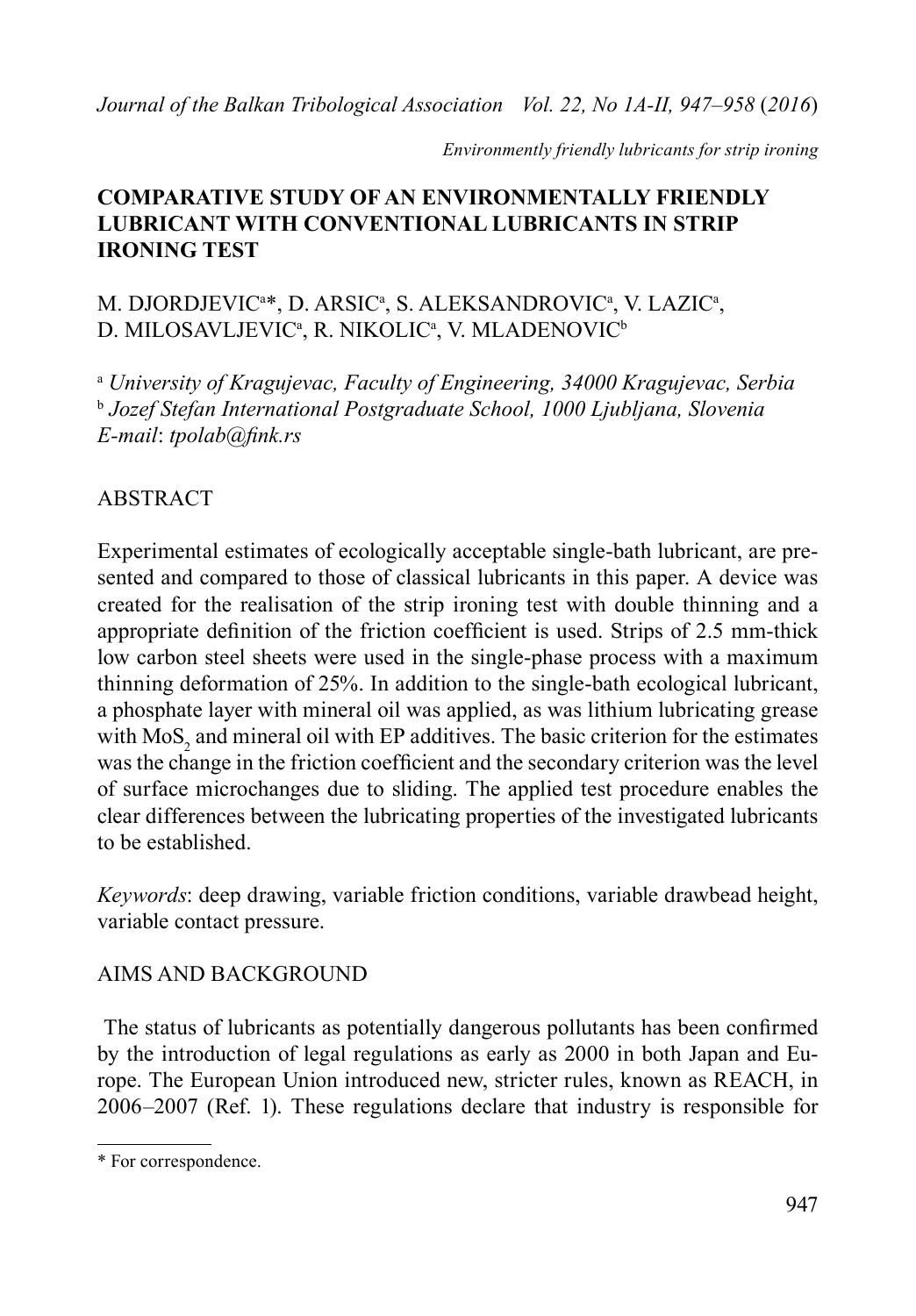protecting human health and preserving the natural environment. However, classical lubricants, although mainly ecologically harmful, can provide good results in applications, with several decades of development<sup>2</sup>. The new, ecological lubricants are still in the process of proving themselves. An additional problem is that in times of crisis, especially in less economically developed countries, economic survival is more important than preservation of the environment. In such cases, practically without exception, more efficient but cheaper lubricants are used regardless of their ecological harmfulness.

The recent development of dry lubricants without a conversion coating has attracted special attention. The so-called dual-bath lubricants form two layers on the working surface during the procedure of two dippings into water solutions and drying. The first layer, the base coating, adheres well to the part surface, while the second layer, over-coating, has more favourable anti-frictional properties. One type of these lubricants (white) contains wax and metal soaps, while the other (black) contains  $MoS<sub>2</sub>$  or graphite<sup>1</sup>.

With single-bath lubricants, attempts have been made to create a single layer on the part surface. This layer should have favourable anti-frictional properties after a single dipping into a water solution containing the appropriate inorganic and organic components and drying. Such a procedure would be attractive due to its efficiency, short duration and relatively low cost. Some investigations have found that single-bath lubricants exhibit worse properties under conditions of high contact pressure (for instance, in cold forging) due to their relatively low shear strength and tendency to adhere to the tool surfaces, which can increase friction<sup>3</sup>.

In addition to dual- and single-bath lubricants, boric acid has also been used in various investigations<sup>4</sup>, which is interesting due to its favourable crystal structure, non-toxicity and fairly favourable tribological properties. The deficiency of boric acid is its tendency to absorb moisture from the air, which significantly worsens its anti-frictional properties<sup>5</sup>.

An evaluation of a series of lubricants performances is presented in several papers (e.g. Ref. 2). In the ironing test, applied in Refs 6 and 7, a cup-shaped specimen made of thin sheets is used to evaluate the lubricants. The lubricants were evaluated based on: ironing load, surface quality and apparent shear friction factor. The friction coefficient is not used as an indicator. The specimen material in Ref. 6 was an AKDQ 1008 steel sheet. The influence of temperature on the forming process was also taken into account. In Ref. 7 lubricants were investigated in the ironing of the dual-phase (DP) 590 galvanised (GA) steel sheet. A survey of several tests for investigating lubricants in the metal-sheet forming process is presented in Ref. 8. The production tests were conducted simultaneously. The significance of the later work included the strip reduction test with single-sided thinning where the phenomenon of galling is quantified by the surface roughness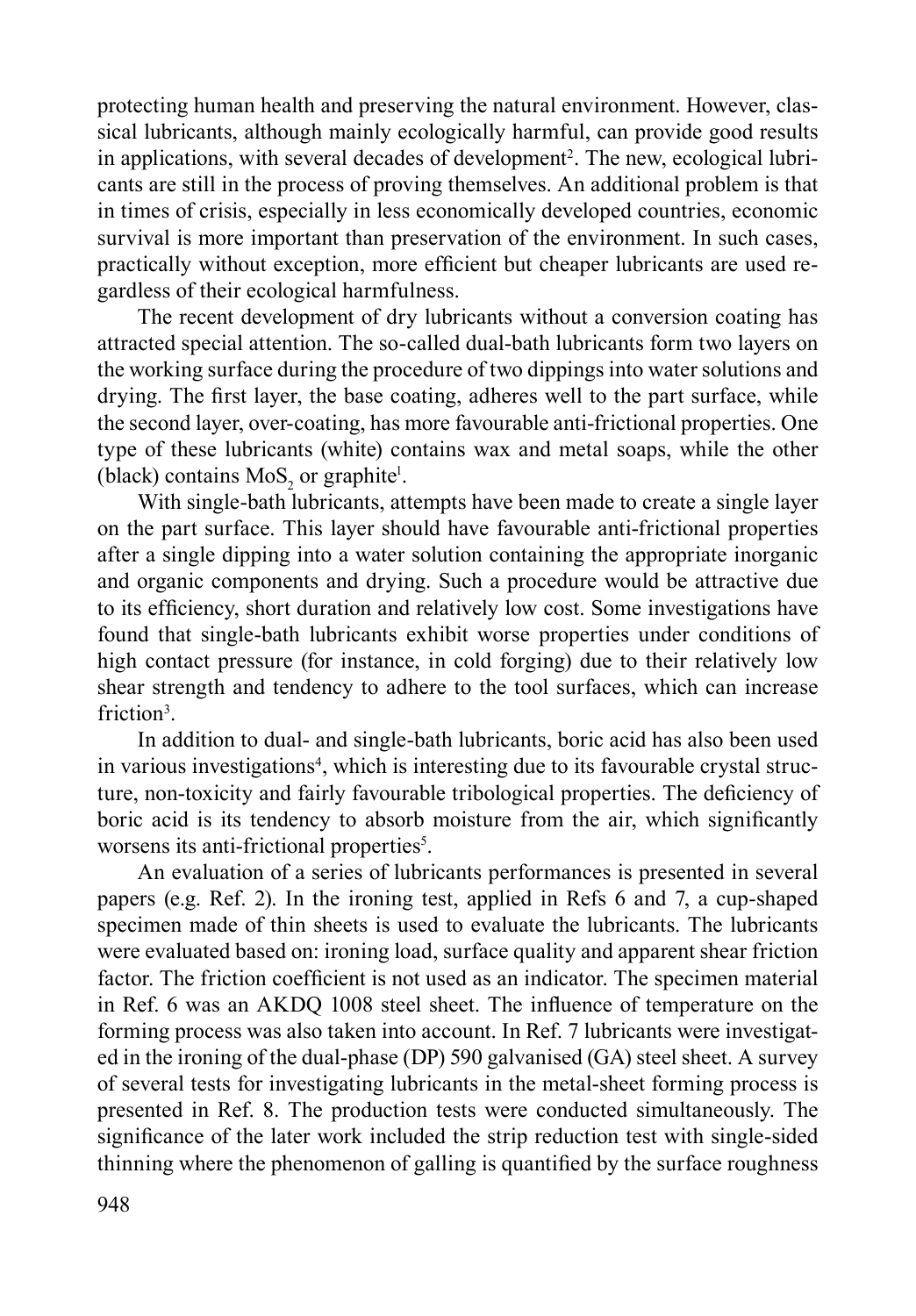measurements. The influences of the coating and lubricant were investigated, in terms of the friction coefficient. The double-sided single-phase ironing test was used for classical lubricant evaluation in Ref. 9. In Ref. 10 complex tribological influences were investigated in strip sliding test.

In this study, the friction coefficient was chosen as the basic criterion for assessing the lubricant performance. Friction coefficient was calculated according to research results given in Ref. 11. The fundamental goal of this paper is to conduct a comparative investigation of a single-bath lubricant and three conventional lubricants during a process with medium-intensity contact pressure, such as the strip ironing test. An experimental apparatus was designed using a methodology based on monitoring the friction coefficient during the process. Main contribution in this study is more proofs for further affirmation of ecological lubricants use in industrial application.

### EXPERIMENTAL

*Ironing test – device, tooling and procedure*. An ironing test with double-sided thinning of the metal sheet, was applied in this experimental investigation, as depicted in the scheme presented in Fig. 1 (*F*,  $F_s$  – tensile and side force,  $t_0$ ,  $t_1$  – thickness,  $\alpha$  – angle). The details of the device are given on the left-hand side of Fig.  2, while its physical appearance is shown on the right-hand side. The sheet metal sample (*13*) is placed in the fastening jaws (*12*) vertically. In the initial phase, the thinning occurs such that the

right-hand moving sliding element (*10*) acts upon the thin strip by lateral force. Due to the fixed side element (*11*) and the action of the sliding element (*10*), the even double-sided ironing of the metal strip is realised. After the initial thinning deformation was realised, the tensile force *F* begins to act, and the ironing process continues until the sample length is executed. The main action of the ERICHSEN 142/12 laboratory hydraulic press is used as the tensile force across the measurement range of 0–20 kN at a speed of 100  mm/min. The lateral force is realised by the hydro-cylinder (*7*). The measurement range of the lateral force is also 0–20 kN. The piston (*8*) pushes the element (*9*), which



**Fig. 1***.* Tribological model: scheme of the contact between the sliding elements and sample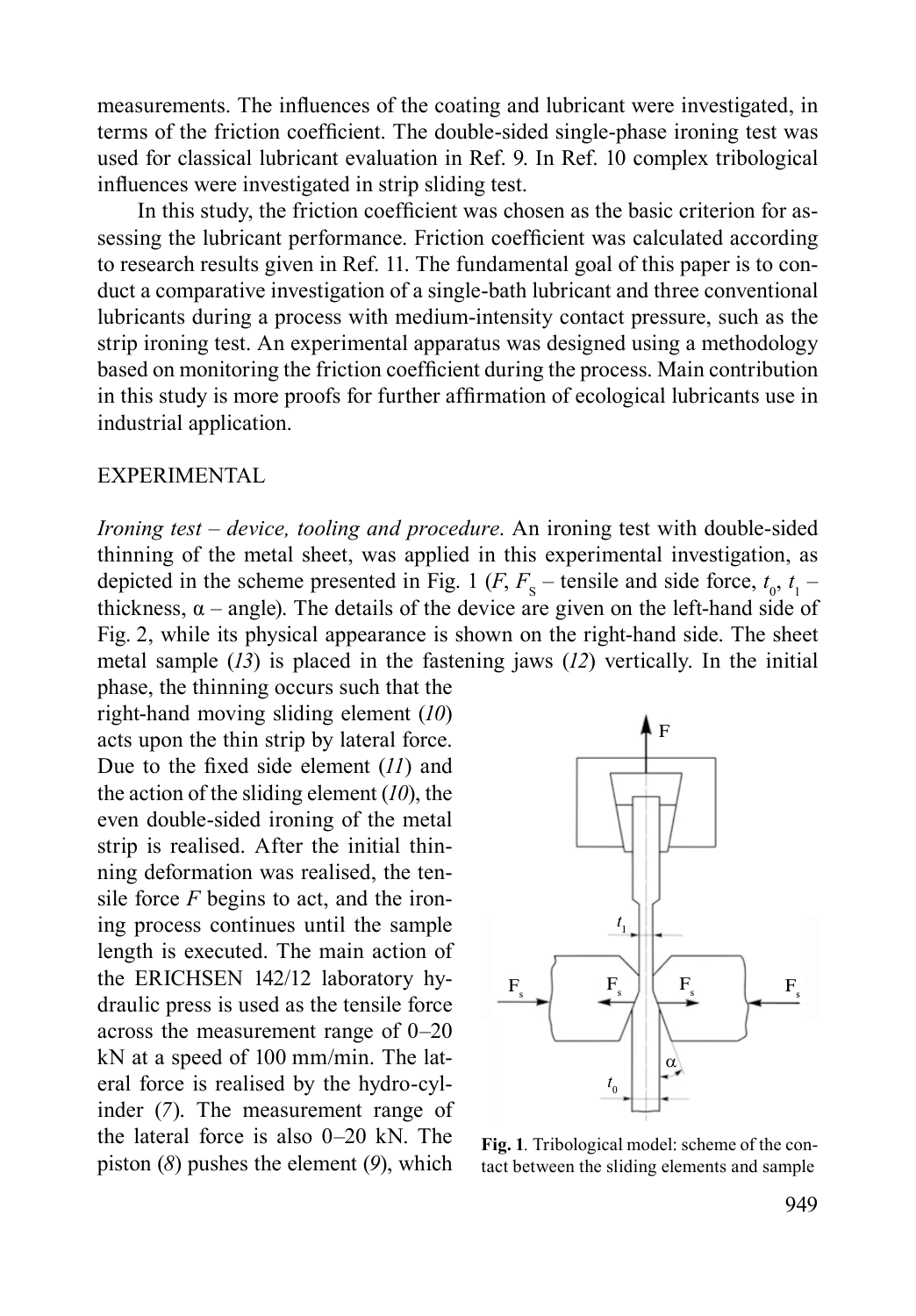

**Fig. 2**. Scheme of the experimental device (left), and its physical appearance (right)

**Table 1**. Material properties

| Steel DC04        |                   |      |      |          |
|-------------------|-------------------|------|------|----------|
| $R_{\rm n}$ (MPa) | $R_{\rm M}$ (MPa) | A(%) |      |          |
| 1 O C T<br>.00.4  | 284.5             | 252  | 1.68 | ن 1 کارا |

is coupled to the sliding element (*10*). The hydro-cylinder (*7*) is powered by the independent hydraulic aggregate, which contains the filter (*1*), pump (*2*), electric motor (*3*), valve for pressure and lateral force adjustment (*4*), manometer (*5*) and two-position directional control valve (*6*). The data acquisition system measures the tensile force dependence on the sliding length or time and the constant intensity lateral force.

Sensors are placed within the ERICHSEN machine. The voltage signals, after amplification and filtering, are input into the A/D converter and, converted into the files describing the tensile force dependence on the strip length using the corresponding software.

The geometry of the lateral sliding element is presented in Fig. 3*a*,*b*, while its physical appearance is shown in Fig. 3*c*. Central rounding radius is 1 mm, one side radius 1 mm and other 2 mm. These parts are made of the X210Cr12 tool steel (EN ISO 4957) without the surface coating and have a hardness of HRC 60-62. The



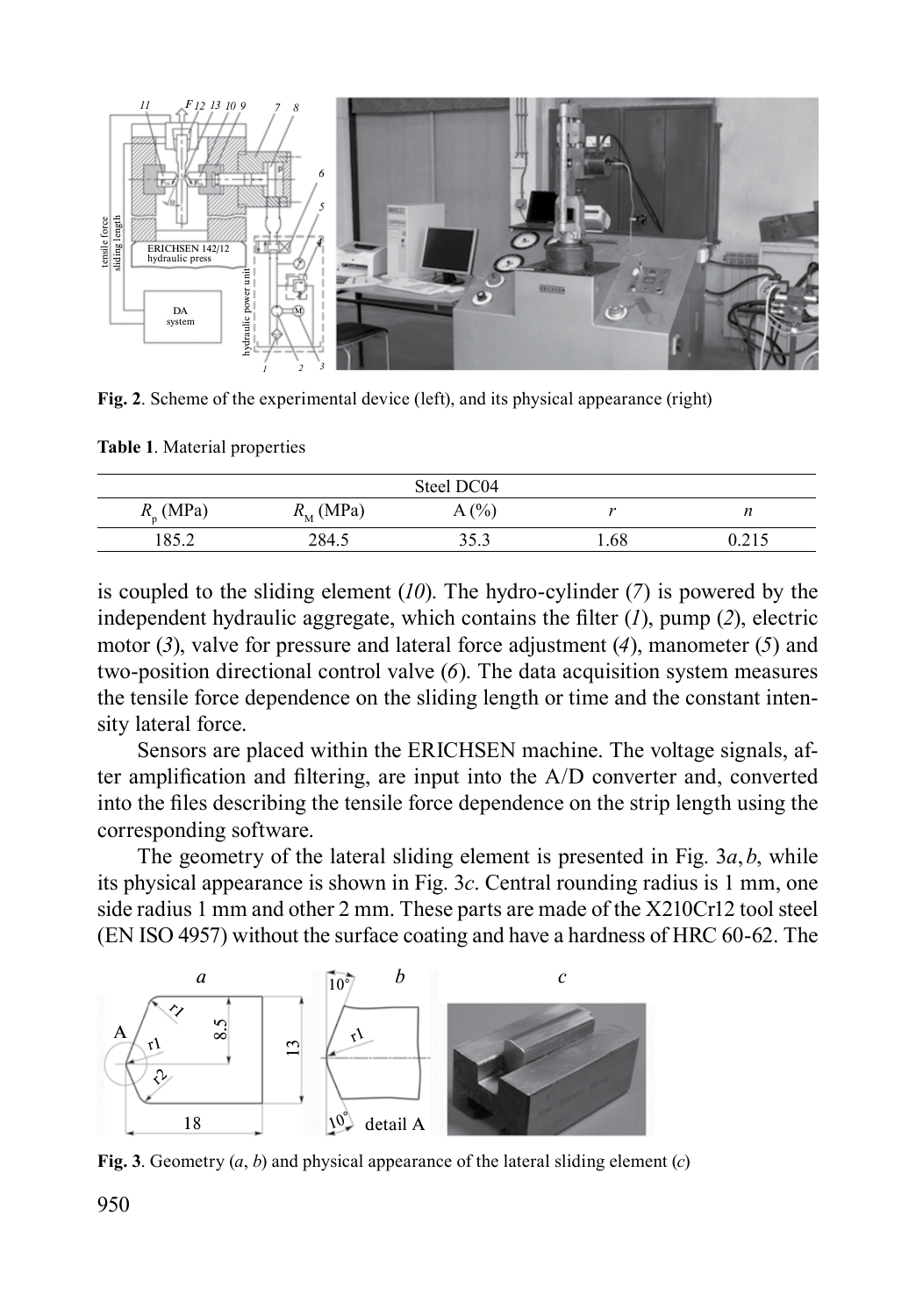surface is polished, and the roughness is expressed by the average absolute roughness height from the centre line  $R_a$  (0.08  $\mu$ m), divided by the reference length of 5 mm.

The samples are strips of DC04 low-carbon steel thin sheets with a thickness of 2.5 mm, an average width of 20.2 mm and a length of 200 mm. Its main mechanical properties and properties of formability are given in Table 1  $(R_p$ , MPa – yield strength,  $R_M$ , MPa – tensile strength, A, % – elongation at fracture,  $n -$  strain hardening exponent,  $r$  – coefficient of normal anisotropy). The surface roughness of the thin sheets, expressed by the average absolute roughness  $R_a$  is 1.03  $\mu$ m over the referent length of 5 mm.

*Lubricants*. Four lubricants, i.e. four contact conditions, are used in this analysis. The first is the classical phosphate layer of zinc phosphate, with a thickness of approximately 10 μm, over which the mineral oil was deposited (for characteristics see describing of fourth lubricant). The oil was applied considering the less strict requirements for the ironing process with respect to cold forming. This lubricant was denoted as L1.

The second lubricant is an environmentally friendly lubricant, and its evaluation relative to the three classical lubricants represents the essence of this study. This lubricant is the single-bath double-layered lubricant and is dissolvable in water. It consists of an emulsion with 28% wax, metal soap and inorganic compounds. The dry substance content is 21–23%. The concentrated lubricant (60– 90%) is a dense white liquid, which is non-reactant and non-toxic.

The preparation and deposition of the lubricant consist of the following phases:

- a) Sand-blasting or chemical treatment of the work piece;
- b) Dilution of the lubricant in demineralised water;
- c) Deposition of the lubricant by dipping (Fig. 4);
- d) Drying (Fig. 4).

wax and metallic soap



**Fig. 4**. Deposition of the environmentally friendly single-bath lubricant L2 (Ref. 1)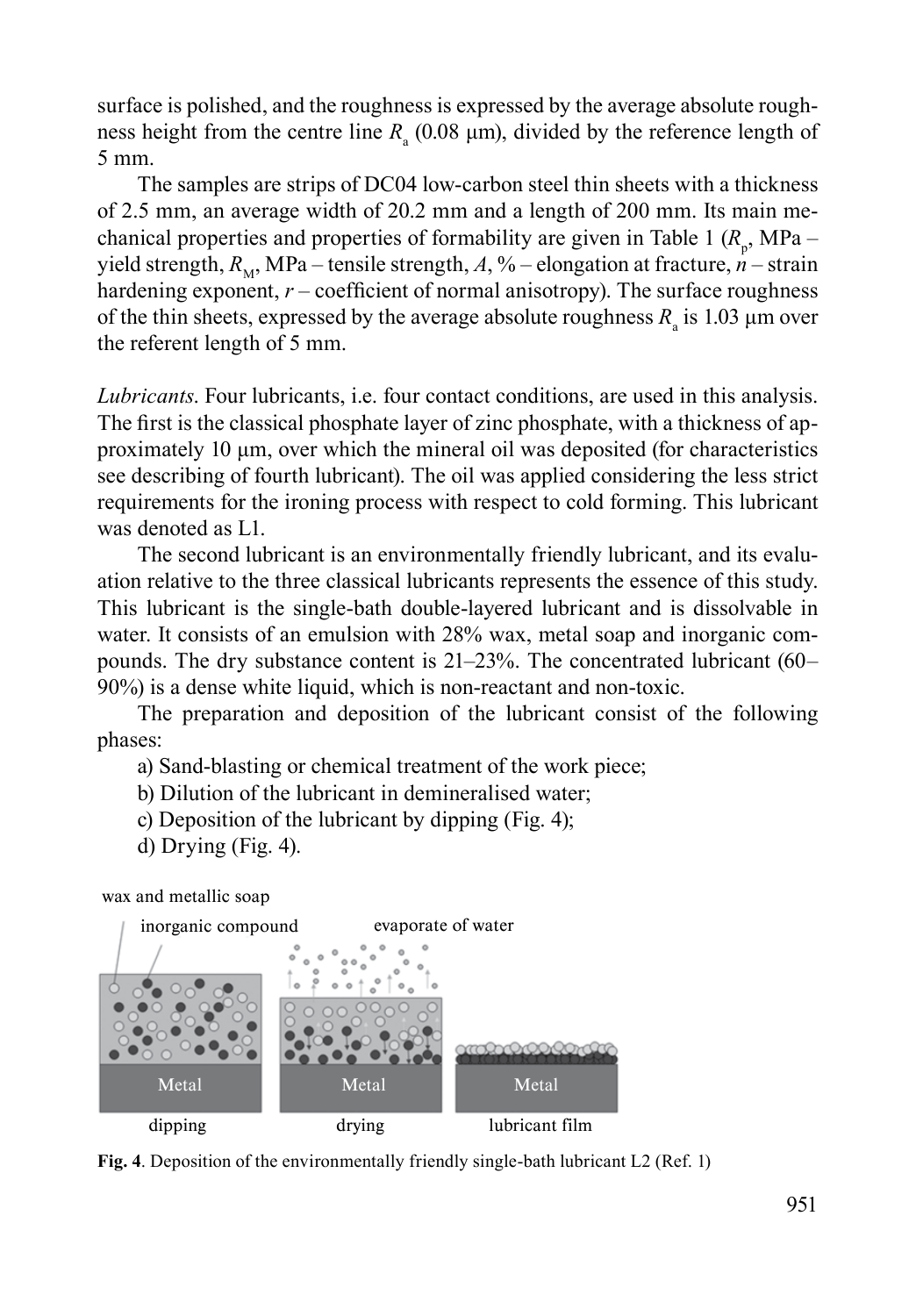In this experiment, instead of sand-blasting, chemical treatment in acidic solution was used for the preparation of the samples surfaces. The lubricant manufacturer recommends submerging the parts in a 15% aqueous solution of sulphuric acid  $(H_2SO_4)$  for 10 min and then rinsing with hot demineralised water. Following the rinsing, the parts are submerged in 10% hydrochloric acid (HCl) solution for 5 min, followed by rinsing with hot demineralised water. In place of this treatment, it is possible to use a procedure involving degreasing in alkaline chemical compounds. Regardless of the procedure applied (sand-blasting, acidic or alkaline treatment), the last phase of preparation requires rinsing in hot demineralised water.

The hot demineralised water is applied to dissolve the lubricants (60**°**C), using the recommended ratio of 30% water and 70% concentrated lubricant. Lubricant deposition is performed by dipping the parts into the lubricant bath, where the permissible temperature range is from 50 to 70°C. The deposition can also be performed successfully under industrial conditions using automated lines.

The drying of the deposited lubricant should be performed using hot (100°C) air for 15 min. In this way, the two-component solid dry layer of lubricant is formed (Fig. 4). Due to its hygroscopic properties, the created lubricating layer should be used the same day. In the case of storage, under conditions of increased air moisture, drying should be repeated immediately prior to the forming process.

The lubricant formed according to the described procedure was denoted as L2.

The third lubricant, denoted as L3, is lithium grease, containing molybdenum disulphide  $MoS_2$ . Its NLGI consistency number and density are 2 and 0.9 g/cm<sup>3</sup>, respectively, and the  $MoS_2$  particle size is approximately 0.75  $\mu$ m.

The fourth lubricant is classical mineral oil, containing the EP sulphur-based additives, which uses in thin sheets forming. Its density and kinematic viscosity are 0.93 g/cm<sup>3</sup> and 100 mm<sup>2</sup>/s, respectively, at  $40^{\circ}$ C. The oil was deposited in great quantities onto the surface of the previously degreased sheet. This lubricant was denoted as L4. It should be mentioned that the same oil was used in L4 and in the additional lubricant over the phosphate layer (L1).

*Test conditions*. As already mentioned, uncoated DC04 steel strips (2.5 mm thick), were used in this experiment. The four lubricants which were described were applied, with emphasis on lubricant L2. The strip sliding speed was 100 mm/min.

Considering the material properties, four lateral force intensities were selected: 5, 10, 15 and 20 kN. The effect of the lateral forces can be seen in Fig. 5, which shows the dependence of the thinning strain on the lateral force intensity.

Lateral forces of 5, 10, 15 and 20 kN yield an average strain of 2, 7, 14 and 22%, respectively. As expected, the lubricant has a negligible influence during the initial thinning, as seen from Fig. 5.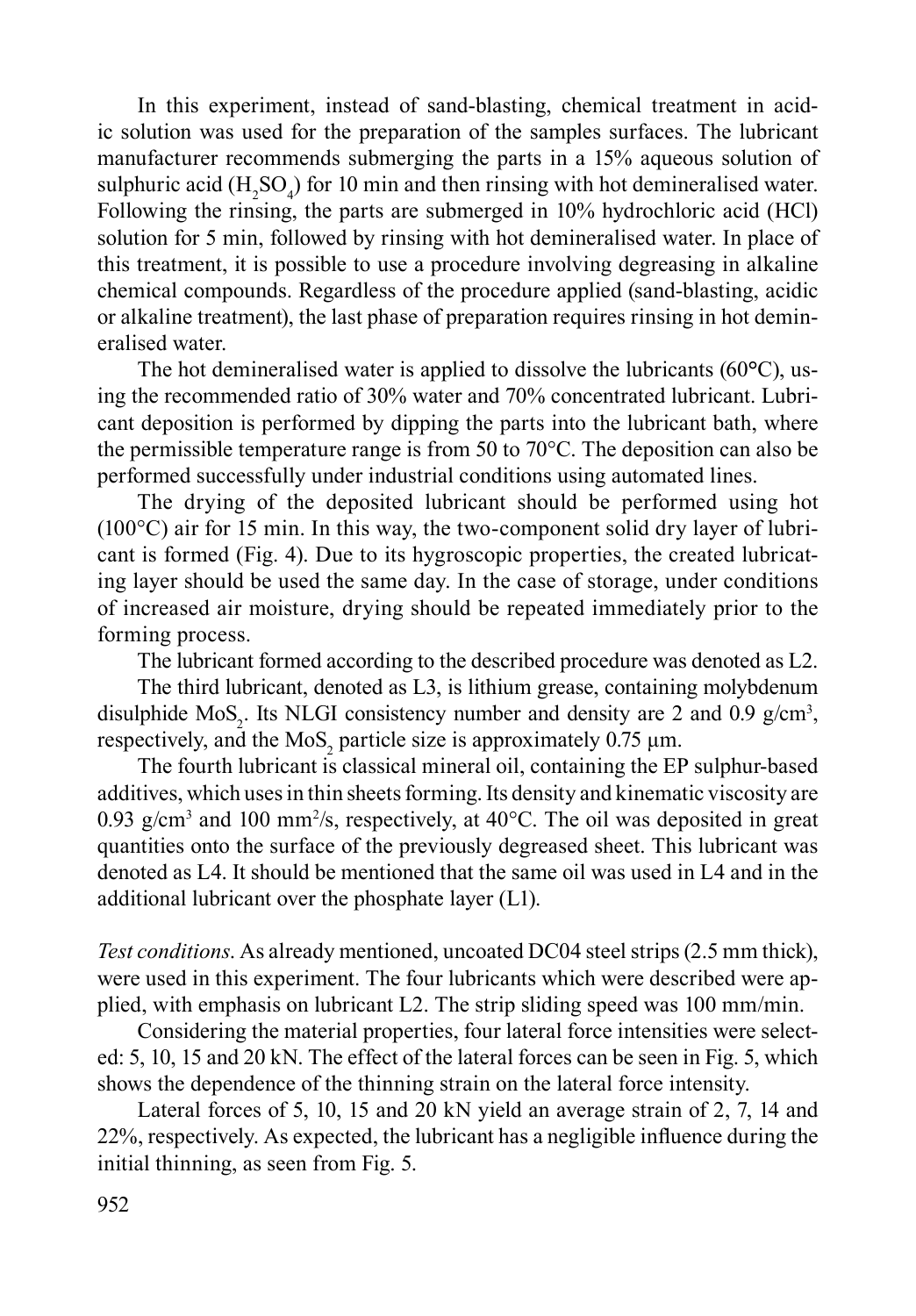**Fig. 5**. Thinning strain dependence on side force for different lubricants



This paper presents the results of the single-phase ironing process at a sliding length of approximately 60 mm. During the process, the variation of the tensile force in terms of the strip length was measured simultaneously for each sample. The variation of the friction coefficient during the process was then defined, according to expression (5). The micrographs were also recorded for each sample, and changes on the surfaces were analysed, especially in terms of the appearance of galling.

### RESULTS AND DISCUSSION

Figures 6 to 9 present the dependences of the tensile forces on the sliding length for all four types of lubricants and for the four constant intensities of the lateral forces. Each force curve is actually a set of the discrete values, a numerical



**Fig. 6**. Tensile force dependence on sliding length for lubricant L1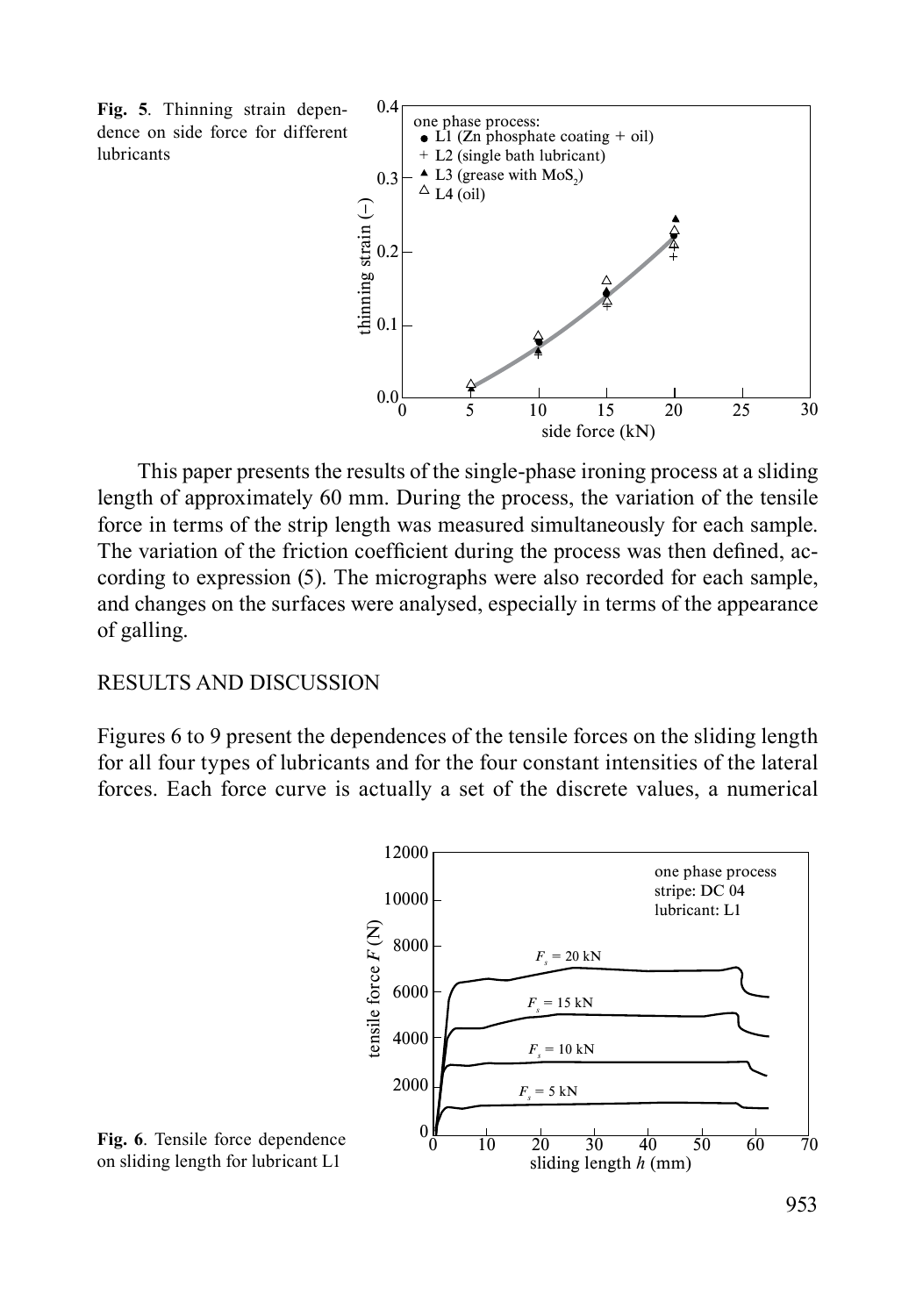

**Fig. 7**. Tensile force dependence on sliding length for lubricant  $L2$ 

**Fig. 8**. Tensile force dependence on sliding length for lubricant L3

**Fig. 9**. Tensile force dependence on sliding length for lubricant  $L<sub>4</sub>$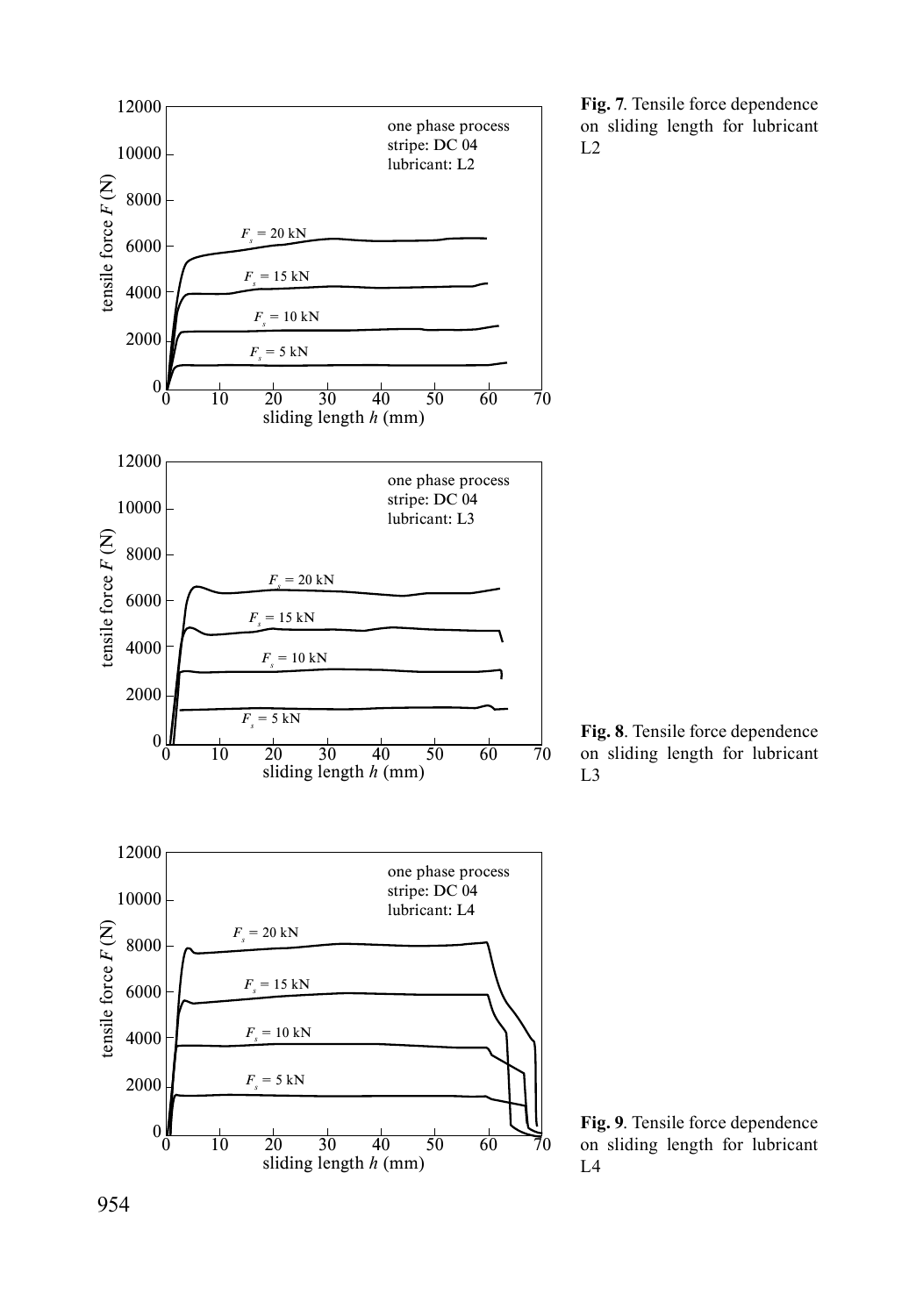series with approximately 900 values, for the 60-mm sliding length. In the application of lubricants L1, L2 and L3, the tensile force intensities do not vary strongly during the sliding process. However, in the case of lubricant L4, the tensile force intensity is significantly increased. For instance, the tensile force for lubricant L4 is more than 20% greater than that for lubricant L2 at a lateral force of 20 kN. These findings indicate the favourable lubricating properties of lubricants L1, L2 and L3 relative to that of lubricant L4. It is interesting that the tensile forces for the phosphate layer with oil (L1) are somewhat higher, than those for the environmentally friendly lubricant (L2) and similar to those for the lubricating grease with  $MoS<sub>2</sub>$  (L3).

The friction coefficient variation was calculated for each tensile force dependence on the sliding length. The slope angle of the lateral element was  $\alpha$  = 10 $^{\circ}$ , while  $a = 0.7$ . In this way, the curves of the friction coefficient variation were obtained (Figs 10 to 13).





**Fig. 11**. Friction coefficient dependence sliding length for lubricant L2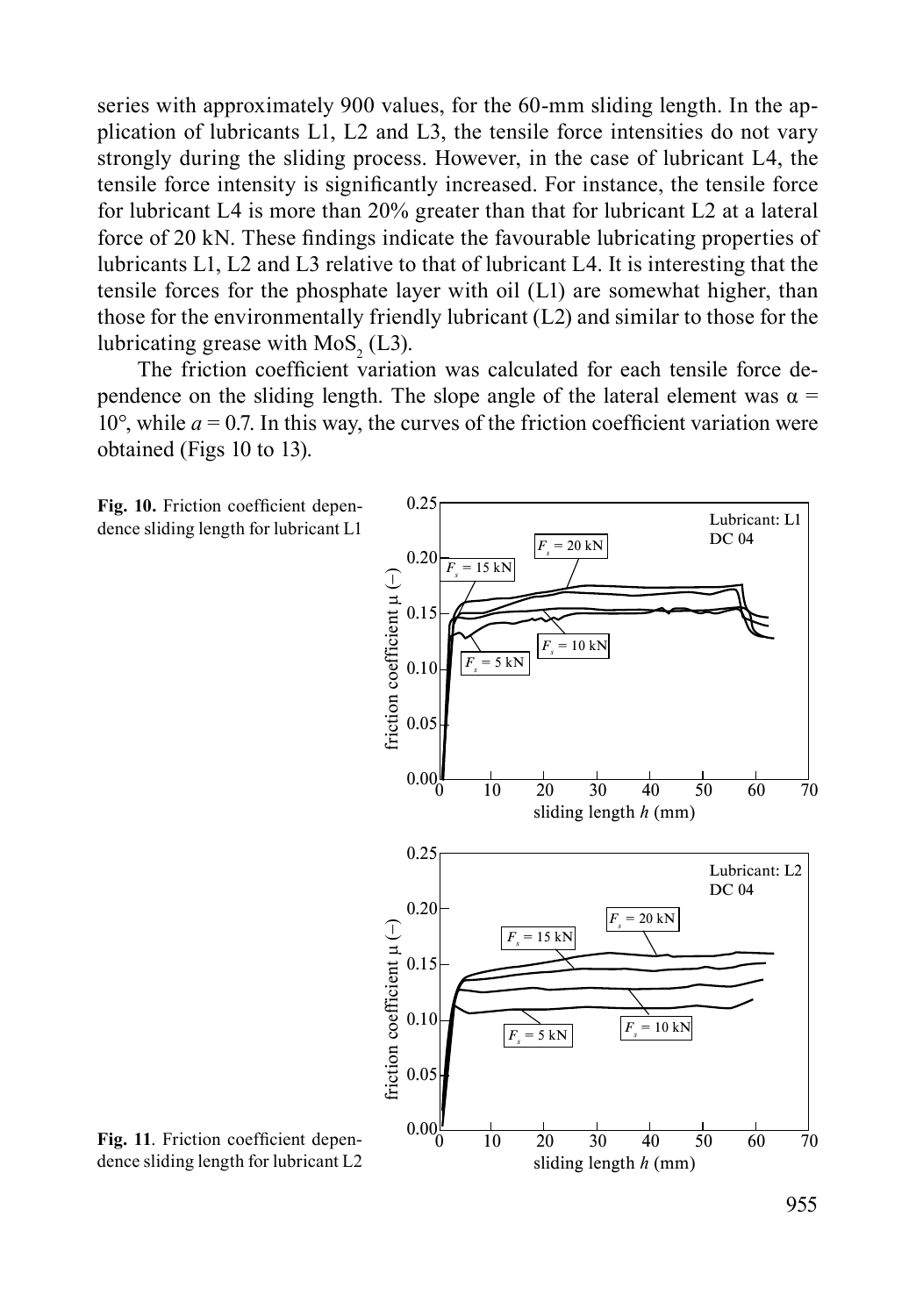It is clear that the friction coefficient was much higher when the mineral oil (L4) was applied, with a range of approximately 0.16 to 0.2. This confirms that these lubricants lubricating properties are worse than those of the other three.

The friction coefficient variation for the lithium grease with  $MoS<sub>2</sub>$  (L3) is presented in Fig. 12. The values are relatively low, ranging from 0.15 to approximately 0.165. The increase in the lateral force from 5 to 20 kN does not significantly influence the increase in the friction coefficient.

When the phosphate layer with mineral oil was applied (L1, Fig. 10), the values are similar to those for lubricant L3, ranging from approximately 0.14 to 0.17. The influence of the lateral force variation is somewhat greater than that for L3. The most probable cause is the worse lubricating properties of the mineral oil.

The findings for the environmentally friendly single-bath lubricant (L2) are presented in Fig. 11. Its friction coefficient is the lowest (0.11 to 0.16), but it is more sensitive to the lateral force intensity. It is clear that the lubricating properties of the environmentally friendly lubricant (L2) are good and that it can replace



**Fig. 12**. Friction coefficient dependence sliding length for lubricant L3

**Fig. 13**. Friction coefficient dependence sliding length for lubricant  $L<sub>4</sub>$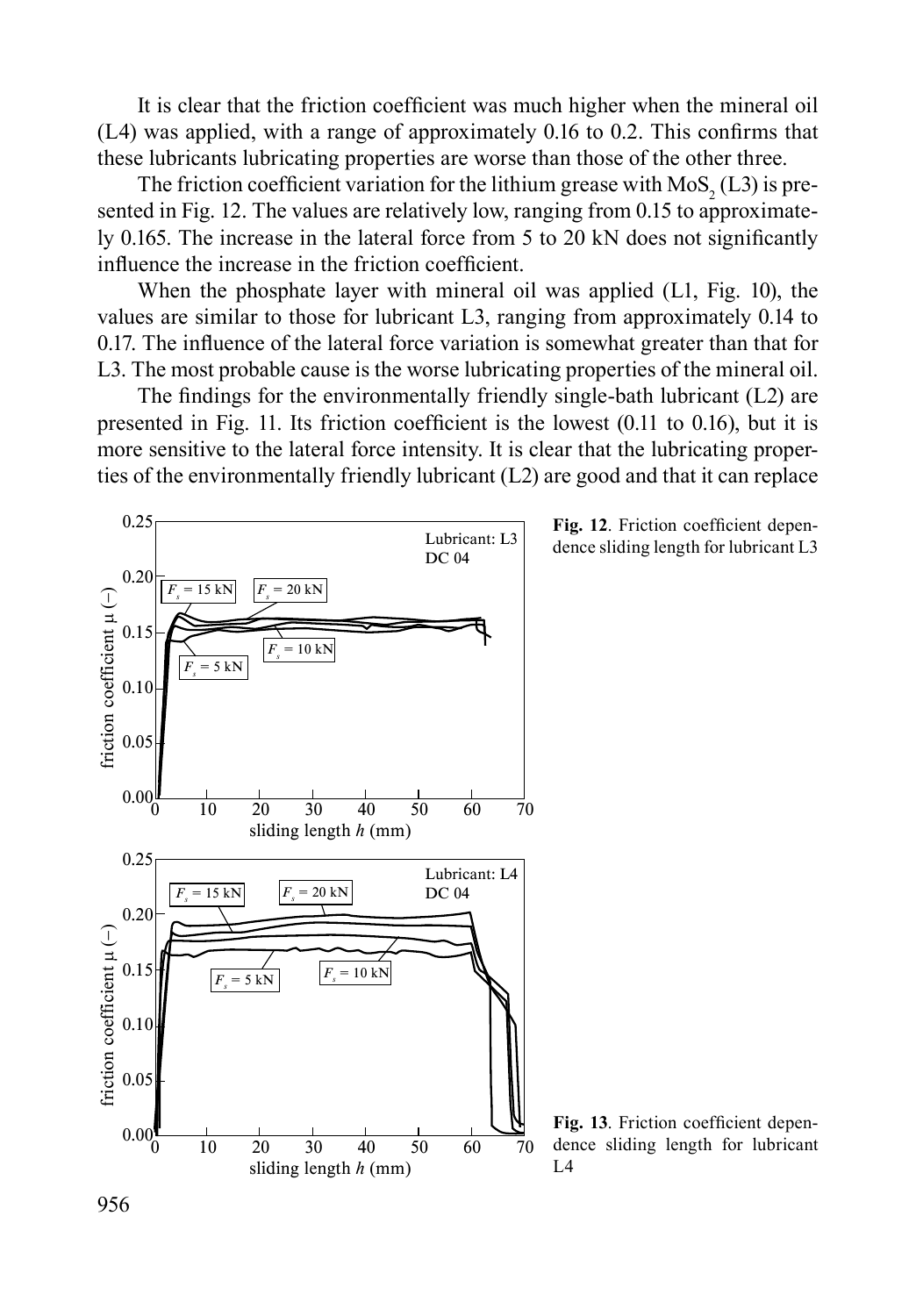

**Fig. 14**. Friction coefficient dependence on lateral force for different lubricants (*a*) and dependence of the maximum friction coefficient on lubricant type and lateral force (*b*)

any of the other lubricants tested in this study, especially at lower lateral forces **intensities** 

The results of the lubricant evaluation, based on the variation of the friction coefficient are summarised in Figs 14*a* and *b*. Figure 14*a* presents the dependence of the current values of the friction coefficient at the half of the length (30 mm) on the lateral force. Lubricant L2 is clearly distinguished as the most favourable and lubricant L4 as the least favourable. Lubricants L1 and L3 have similar properties, but lubricant L3 is slightly more favourable at higher lateral forces.

#### **CONCLUSIONS**

Based on the analysis of the results of this experimental investigation the following conclusions can be drawn:

– The device for strip ironing testing with double-sided thinning created in this study is convenient for estimating the performance of lubricants in processes with moderate compressive forces and a thinning deformation of the low-carbon steel sheets of up to 25%. The methodology, which is based on measurements of the tensile and lateral forces is simple and provides clear results.

– The friction coefficient was set as the main criterion. The obtained values correspond to the process characteristics and can be used to test the lubricants performances.

– Four lubricants were tested: three toxic classical lubricants and one environmentally friendly, water-soluble single-bath lubricant. The clear differences in the variation and intensity of the friction coefficient during the test enable the reliable estimation of the lubricating properties of the tested lubricants. The environmentally friendly lubricant tested exhibits a more favourable distribution of the friction coefficient during the process, especially under lower compressive forces intensities.